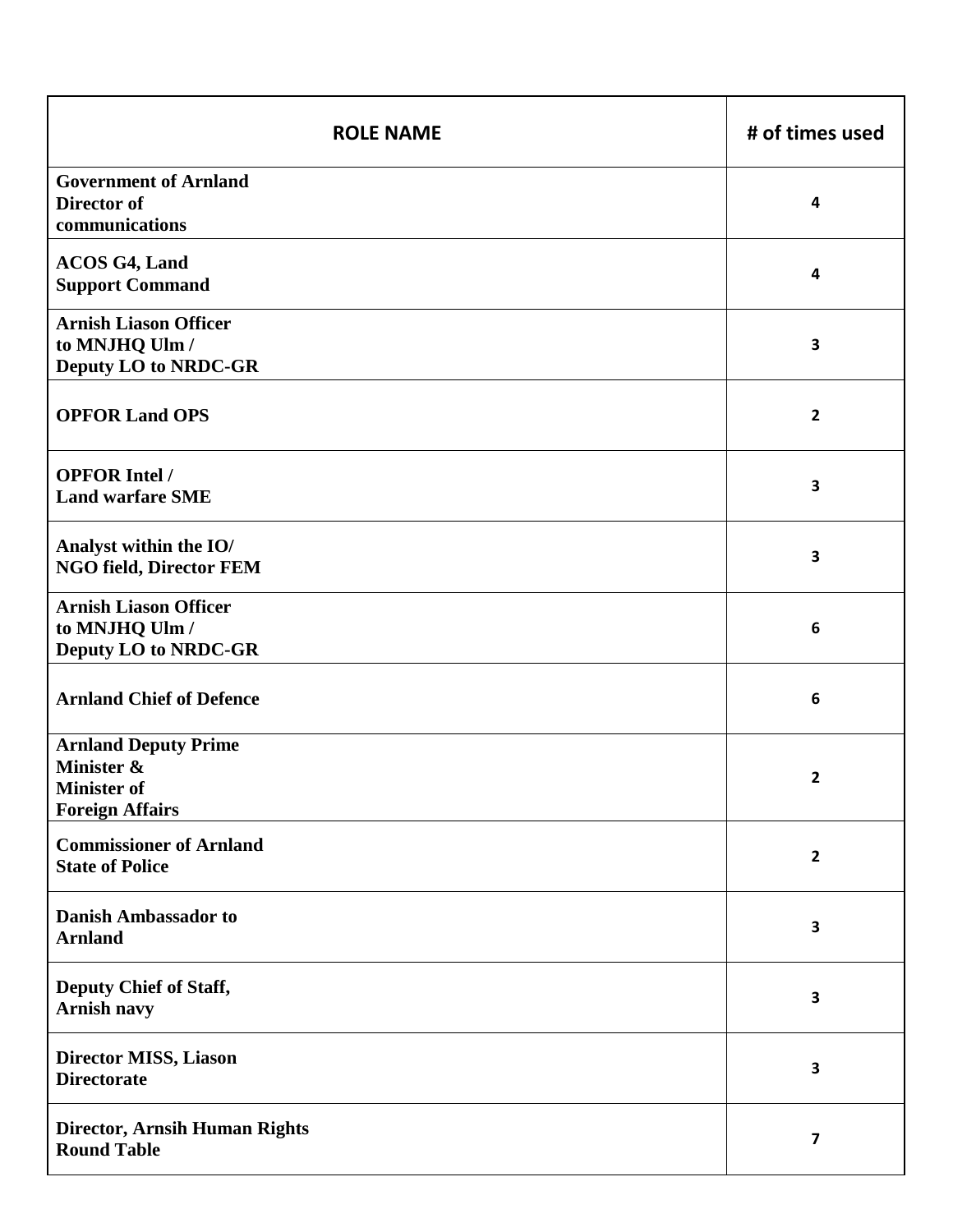| Director, Skolkan stability<br>forum                                         | $\overline{\mathbf{3}}$ |
|------------------------------------------------------------------------------|-------------------------|
| <b>EU Special Representative</b>                                             | $\overline{\mathbf{z}}$ |
| <b>EXCON Senior Advisor</b>                                                  | 5                       |
| <b>Government of Arnland</b><br>Director of<br>communications                | $\overline{2}$          |
| <b>HICON Advisor</b>                                                         | 4                       |
| <b>HICON Advisor (Specifically)</b><br><b>Mil-Pol Strategic</b><br>expertice | 1                       |
| <b>HICON POLAD</b>                                                           | 1                       |
| <b>JISR &amp; IMINT SME</b>                                                  | 3                       |
| <b>Legal Advisor to</b><br><b>Govenrment of Arnland</b>                      | $\overline{\mathbf{c}}$ |
| Media Scripter & Role Player                                                 | $\overline{\mathbf{2}}$ |
| <b>Media Specialist</b>                                                      | 4                       |
| <b>NATO Intel Fusion Centre</b><br><b>Intel Analyst, IMINT SME</b>           | 1                       |
| <b>NATO Intel Fusion Centre</b><br><b>Intel Analyst, JISR</b>                | 5                       |
| <b>NATO Intel Fusion Centre,</b><br><b>Intel Analyst, Maritime</b>           | $\overline{2}$          |
| <b>NIFC Intel Political</b><br><b>Analyst</b>                                | 8                       |